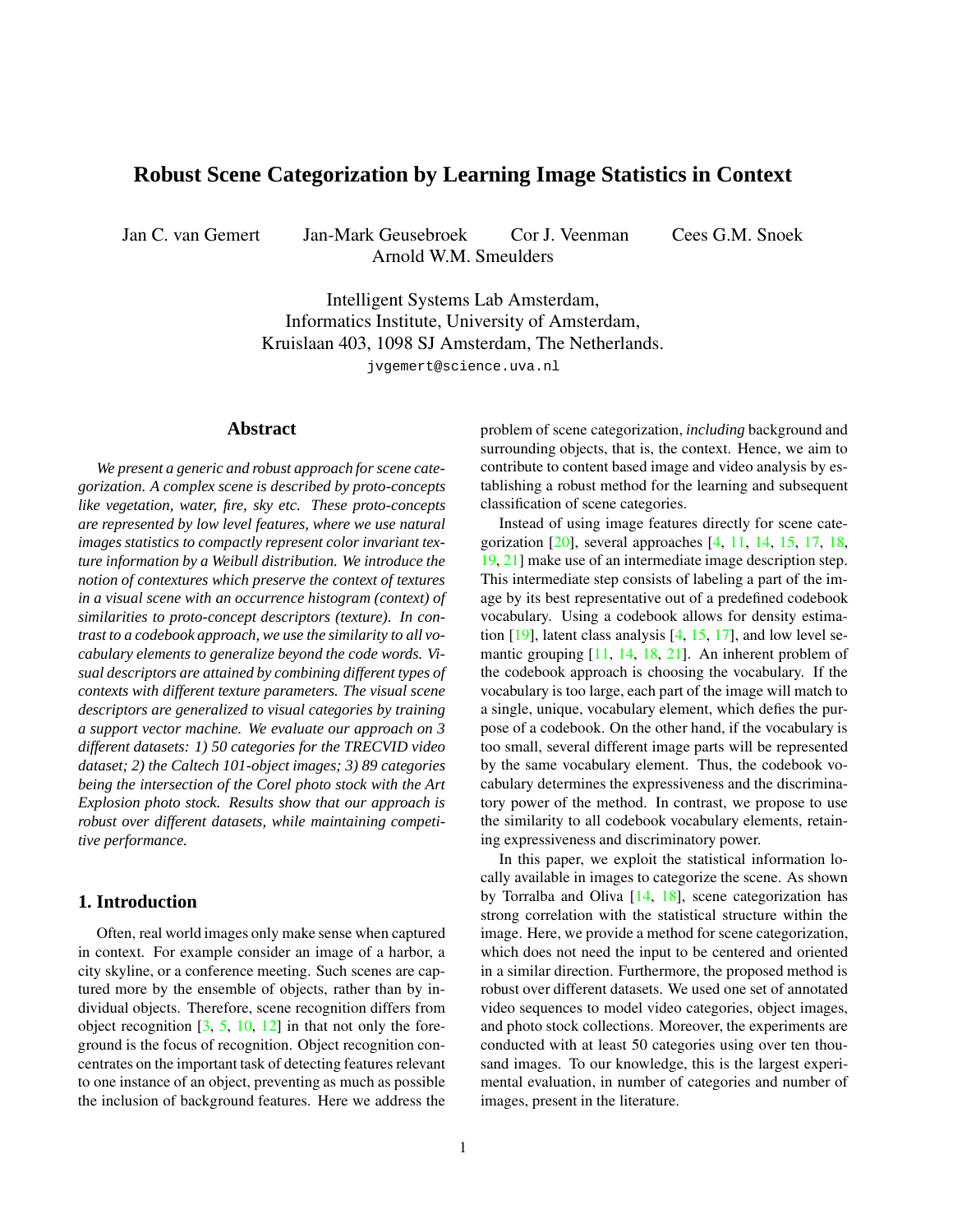<span id="page-1-1"></span>The outline of the paper is as follows. The next section will give an overview of the visual features which effectively capture local image statistics. Subsequently, section [3](#page-2-0) shows our method for learning context from local image statistics by learning the similarities of proto-concepts within images. Section [4](#page-4-0) experimentally demonstrates our method on 3 dataset: 1) We show categorization results for 50 categories recognized on a large video collection of 160 hours of video. 2) To show the generality of our approach, we provide a comparison with state-of-the-art by learning and recognizing the 101 object categories in the Caltech collection. 3) to show the robustness of our approach, we will use the proto-concepts extracted from the video data to learn 89 categories from the Corel photo collection (16,500 images), and recognizing the learned categories in a completely different photo stock (ArtExplosion, 62,000 images). Finally, section [5](#page-6-0) concludes the paper.

## **2. Visual Features**

Modeling visual data heavily relies on qualitative features. Good features describe the relevant information in an image while reducing the amount of data representing the image. To achieve this goal, we use Weibull-based features [\[6\]](#page-7-13). By using Weibull-based features, we combine color invariance with natural image statistics resulting in an effective but compact description of local image content. Color invariance aims to remove accidental lighting conditions, while natural image statistics efficiently represent image data.

#### **2.1. Natural Image Statistics**

The statistical content of the scene provides robust cues for scene recognition [\[14,](#page-7-7) [18\]](#page-7-10). Hence, there is a direct relation between scene structure, and image statistics. In this paper, we exploit the statistical information locally available in images to categorize the scene. An example of such a categorization may be "close-up, indoor, outdoor, panorama". At a higher level of semantics, one may aim at categorizing the sort of objects in the image: "anchorman, explosion, boats, rural, city view, traffic jam". As will be demonstrated in this paper, both categorizations have strong correlations with the statistical structure of the scene.

We capture the local statistics of the image by applying Weibull-based features [\[6\]](#page-7-13) where natural image statistics is used to effectively model texture information. For sake of completeness, we provide a short overview of Weibullbased features.

Texture is described by the distribution of edges for a certain region in an image. Hence, a histogram of a Gaussian derivative filter is used to represent the edge statistics. Since there are more non-edge pixels then there are edge pixels, a histogram of edge responses for natural images al-



<span id="page-1-0"></span>Figure 1. Some examples of the integrated Weibull distribution for  $\beta = 1, \mu = 0$ , varying values for  $\gamma \in \{\frac{1}{2}, 1, 2, 4\}$ .

ways has a peak around zero, i.e.: many pixels have no edge responses. Additionally, the shape of the tails of the distribution is often in-between a power-law and a Gaussian distribution. The tail emphasizes the long-range correlation between edge pixels in the image. A heavy power-law tail indicates a strongly contrasting object-background edge, whereas a Gaussian tail indicates a noisy, high-frequency texture region. The complete range of image statistics in natural textures can be well modeled with an integrated Weibull distribution  $[6]$ . This distribution is given by

$$
\frac{\gamma}{2\gamma^{\frac{1}{\gamma}}\beta\Gamma(\frac{1}{\gamma})}\exp\left\{-\frac{1}{\gamma}\left|\frac{r-\mu}{\beta}\right|^{\gamma}\right\}\qquad,\qquad(1)
$$

where  $r$  is the edge response to the Gaussian derivative filter and  $\Gamma(\cdot)$  is the complete Gamma function,  $\Gamma(x)$  =  $\int_{0}^{\infty}$  $\int_0^\infty t^{x-1} e^{-t} dt$ . The parameter  $\beta$  denotes the width of the distribution, the parameter  $\gamma$  represents the peakness of the distribution, and the parameter  $\mu$  denotes the origin of the distribution. See figure [1](#page-1-0) for examples of the integrated Weibull distribution.

The integrated Weibull distribution can be estimated from a histogram of filter responses with a maximum likelihood estimator (MLE). The parameters  $\mu$ ,  $\beta$  and  $\gamma$  are estimated by taking the derivatives of the integrated Weibull distribution to the respective parameters and setting them to zero. The parameters  $\beta$  and  $\gamma$  are dependant on each other, therefore a binary search scheme is utilized to estimate the best  $\beta$  and  $\gamma$  combination.

Since the integrated Weibull distribution characterizes edge responses, the parameters of the distribution correspond to different image properties. The  $\beta$  parameter represents the width of the distribution. A high value of  $\beta$ corresponds to a wide distribution which indicates an image with high contrast. The  $\gamma$  parameter denotes the slope of the distribution. A low value of  $\gamma$  (< 1) represents a highly peaked distribution, which corresponds to an image with smooth surfaces. A medium value of  $\gamma$  (1 <  $\gamma$  < 2) indicates a smooth distribution, which represents Gaussian noise-like images. A high value of  $\gamma$  ( $> 2$ ) is an indicator of a histogram that does not follow a Weibull distribution. Specifically, an image with a regular pattern, for example the beams of the American flag, produces a histogram that has multiple peaks. The MLE estimator of the integrated Weibull distribution will represent multiple peaks in the histogram by a smooth and flat distribution, represented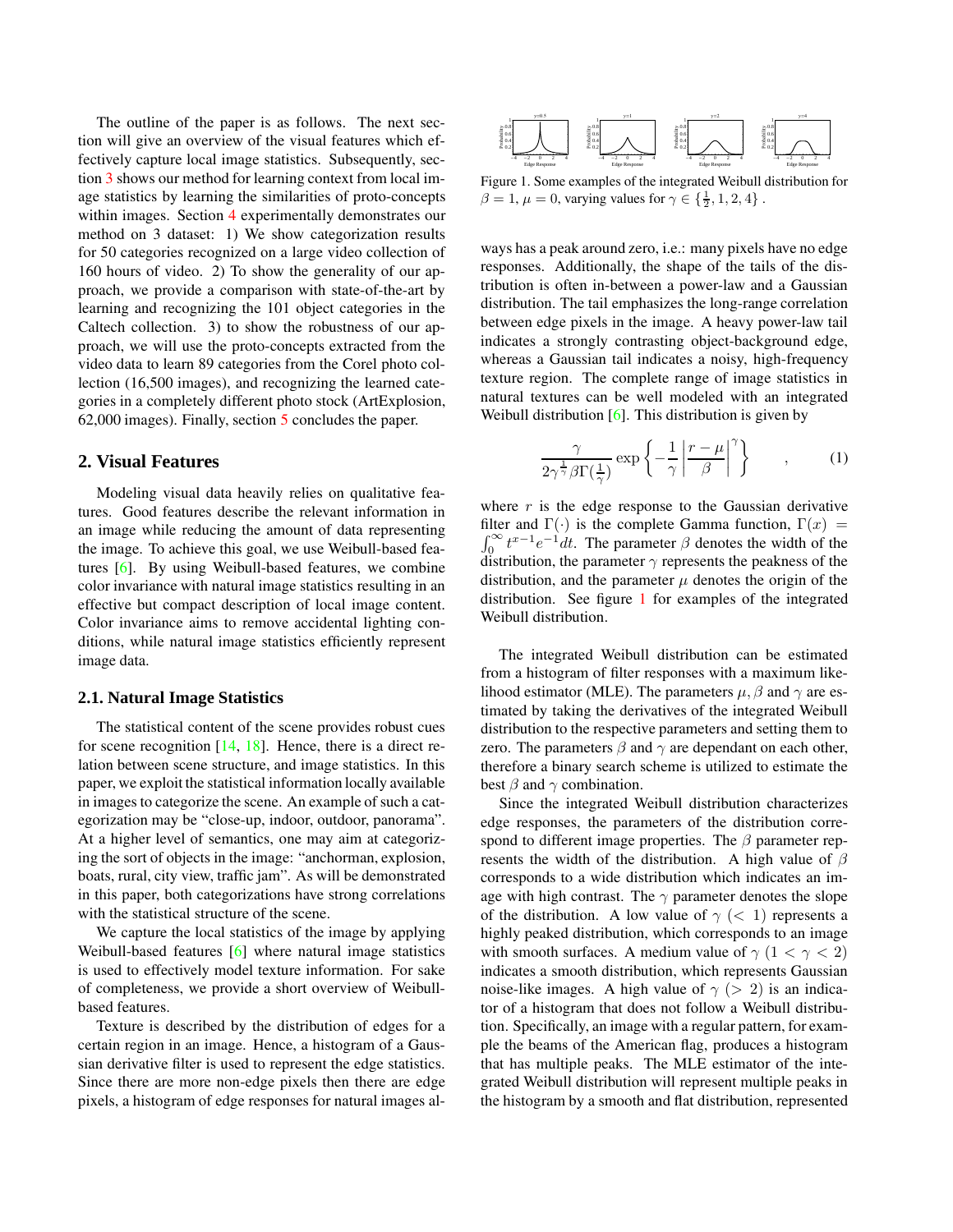<span id="page-2-2"></span>by a high value of  $\gamma$ . The  $\mu$  parameter represents the mode of the distribution. The position of the mode is influenced by uneven illumination and colored illumination. Hence, to achieve color constancy the values for  $\mu$  may be ignored.

<span id="page-2-1"></span>To assess the similarity between two integrated Weibull distributions, a goodness-of-fit test is utilized. The measure is based on the integrated squared error between the two cumulative distributions, which is obtained by the Cramérvon Mises statistic,

$$
C^{2} = \int_{0}^{1} \left[ F(x) - G(x) \right]^{2} dF(x) , \qquad (2)
$$

where  $F$  is the test distribution, and  $G$  represents the target distribution, where both are cumulative distributions. For two Weibull distributions with parameters  $\beta_F$ ,  $\gamma_F$  and  $\beta_G$ ,  $\gamma_G$  a first order Taylor approximation yields the log difference between the parameters. Therefore, we define a measure of similarity between two Weibull distributions is given by the ratio of the parameters,

$$
C^{2}(F,G) = \sqrt{\frac{\min(\beta_F, \beta_G)}{\max(\beta_F, \beta_G)} \frac{\min(\gamma_F, \gamma_G)}{\max(\gamma_F, \gamma_G)}} \quad . \quad (3)
$$

In summary, Weibull-based features provide a texture descriptor based on edges. Moreover, the features rely heavily on natural image statistics to compactly represent the visual information. For a more detailed elaboration on Weibull-based features, see [\[6\]](#page-7-13).

#### **2.2. Color Invariant Edge Detection**

Here we combine color invariant edge responses with natural image statistics to end up with color invariant Weibull-based features. Color invariance aims to remove accidental lighting conditions, while Weibull-based features efficiently represent image statistics.

We first decorrelate the RGB channels by a linear transformation to an opponent color representation. Advantage of the use of an opponent color space is that color values are decorrelated. Hence, for a distinctive image content descriptor, we may as well use the marginal, one-dimensional, distributions for each of the color channels. This in contrast to the histogram of the full 2D chromatic or 3D color space (see e.g.  $[2, 8]$  $[2, 8]$  $[2, 8]$ ).

Further decorrelation of color information can be achieved by using photometric invariant edge detectors. The invariant  $W$  (notation from [\[7\]](#page-7-16))) measures all intensity fluctuations except for overall intensity level. That is, edges due to shading, cast shadow, and albedo changes of the object surface. These invariants are equivalent to Gaussian derivative filters for color images, where 6 orthogonal derivatives may be distinguished.  $W_x, W_y$  detect edges in intensity, whereas  $W_{\lambda x}$ ,  $W_{\lambda y}$  and  $W_{\lambda \lambda x}$ ,  $W_{\lambda \lambda y}$  detect edges in the two orthogonal chromatic color components.

Thus, color invariant edge responses, are invariant to changes in intensity, and decorrelate the RGB channels, allowing the weibulls to be computed on marginal densities.

# <span id="page-2-0"></span>**3. Contextures: Regional Texture Descriptors and their Context**

Building towards semantic access to image collections, we aim to decompose complex scenesin proto-conceptslike vegetation, water, fire, sky etc. These proto-concepts provide a first step to automatic access to image content [\[21\]](#page-7-12). Given a fixed vocabulary of proto-concepts, we assign a similarity score to all proto-concepts for all regions in an image. Different combinations of a similarity histogram of proto-concepts provide a sufficient characterization of a complex scene. We introduce the notion of contextures, where global texture and local texture information and their context are used to describe visual scene information.

By using the similarity to all vocabulary elements, we introduce an alternative to codebook approaches [\[4,](#page-7-5) [15,](#page-7-8) [17,](#page-7-9) [19,](#page-7-11) [21\]](#page-7-12). A codebook approach uses the single, best matching vocabulary element to represent an image patch. For example, given a blue area, the codebook approach must choose between water and sky, leaving no room for uncertainty. We propose to use the distances to all vocabulary elements. Hence, we model the uncertainty of assigning an image patch to each vocabulary elements. By using similarities to the whole vocabulary, our approach is able to model scenes that consist of elements not in the codebook vocabulary.

#### **3.1. Region Annotation of Proto-Concepts**

In order to recognize concepts based on low-level visual analysis, we annotated 15 different proto-concepts: building (321), car (192), charts (52), crowd (270), desert (82), fire (67), US-flag (98), maps (44), mountain (41), road (143), sky (291), smoke (64), snow (24), vegetation (242), water (108), where the number in brackets indicates the number of annotation samples of that concept. These protoconcepts are chosen by their relevance for concept detection in the TRECVID video benchmark. Although they seem to be tuned to the problem at hand, we will show these concepts to generalize (including the annotation effort) to various datasets. Fig. [2](#page-3-0) shows an example of some regional annotations. We use the TRECVID 2005 [\[13\]](#page-7-17) common annotation effort as a basis for selecting relevant shots containing the proto-concepts. In those shots, we annotated rectangular regions where the proto-concept is visible for at least 20 frames.

For each of the proto concepts, visual characteristics are captured by their Weibull-based features as described above.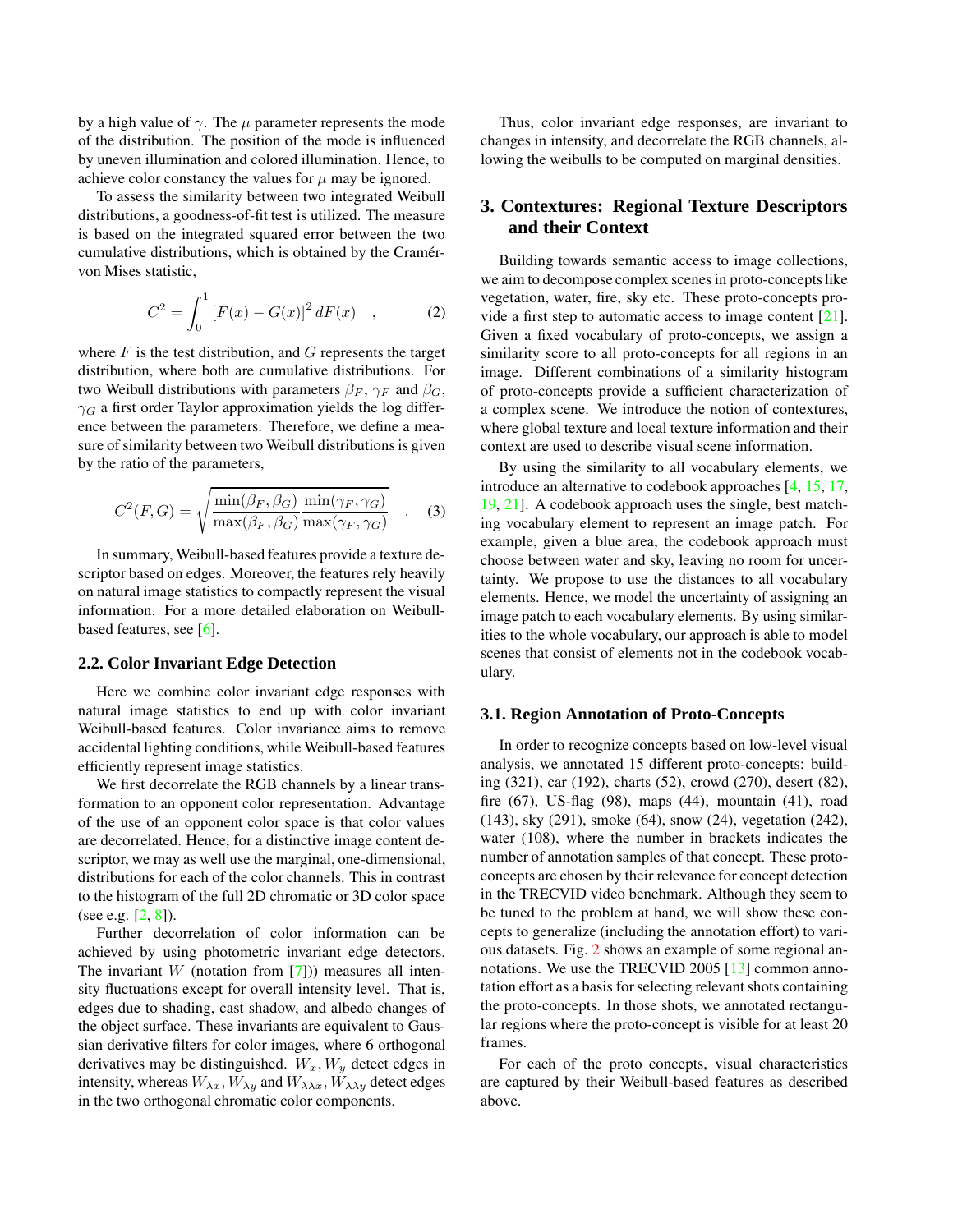<span id="page-3-2"></span>

<span id="page-3-0"></span>Sky Building Road Figure 2. Three examples of annotated regions in video.



<span id="page-3-1"></span>Figure 3. An example of dividing an image up in overlapping regions. Here, the region size is a  $\frac{1}{2}$  of the image size for both the x- and y-dimension. The regions are uniformly sampled across the image with a step size of half a region. Sampling in this manner identifies nine overlapping regions.

#### **3.2. Region descriptors**

The visual detectors aim to decompose an image in similarities to proto-concepts like vegetation, water, fire, sky etc. To achieve this goal, an image is divided up in several overlapping rectangular regions. The regions are uniformly sampled across the image, with a step size of half a region, see figure [3](#page-3-1) for an example. The region size has to be large enough to assess statistical relevance, and small enough to capture local textures in an image. We utilize a multi-scale approach, using small and large regions.

A visual scene is characterized by both global as well as local information. For example, a picture with an aircraft in mid air might be described as "sky, with a hole in it", sky being globally present in the image except for a local distortion: the aircraft. To model this type of information, we use a proto-concept occurrence histogram where each bin is a proto-concept. The values in the histogram are the similarity responses of each proto-concept, to the regions in the image.

We use the proto-concept occurrence histogram to characterize both global and local texture information. Global information is described by computing an occurrence histogram accumulated over all regions in the image. Local information is taken into account by constructing another occurrence histogram for only the response of the best matching region. For each proto-concept, or bin,  $b$  the accumulated occurrence histogram and the best occurrence histogram are constructed by,

$$
H_{accu}(b) = \sum_{r \in R(im)} \sum_{a \in A(b)} C^2(a, r) , \qquad (4)
$$

$$
H_{best}(b) = \underset{r \in R(im)}{\arg \max} \sum_{a \in A(b)} C^2(a, r) , \qquad (5)
$$

where  $R(im)$  denotes the set of regions in image im, A(b) represents the set of stored annotations for protoconcept b, and  $C^2$  is the Cramér-von Mises statistic as introduced in equation [2.](#page-2-1) We denote a proto-concept occurrence histogram of an image as a contexture for that image. We have chosen this name, as our method incorporates texture features in a context. The texture features are given by the use of Weibull-based features, using color invariance and natural image statistics. Furthermore, context is taken into account by the combination of both local and global region combinations.

The contexture  $H_{accu}$  counts the relative amount of proto-concepts present in a scene, hence *how much* of a proto-concept is present in a scene. The contexture  $H_{accu}$ is important in characterizing, for example, airplanes and boats. In these cases, the accumulated histogram indicates the presence of a large water body or a large area of sky. The contexture  $H_{best}$  only indicates the presence of protoconcepts, hence indicates *which* proto-concepts are present in a scene. In this way, constellations of proto-concept indicate scene type without specifying the relative area each proto-concept should occupy. This is of importance in characterizing, for example, military actions in the middle east, where the combined presence of road, desert, and fire, turns out to be very effective. Note that, by using occurrence histograms and dense sampling over the image, the proposed method is translation invariant, thus, the exact layout of the scene is not strictly enforced. Opposed to [\[14\]](#page-7-7), placing objects in the centre of the scene, and strictly aligning them in a similar direction is not necessary for our categorization scheme.

In contrast to codebook approaches, our method is not limited to the visual categories that can be described by the vocabulary of proto-concepts. Not every image contains proto-concepts like 'sky', 'vegetation', 'water'. Scenes where the specific proto-concepts do not occur can nevertheless be described by contextures. This is the case, since the similarity to a proto-concept is used, not the protoconcept itself. A robust and consistent similarity measure will give similar values for similar scenes. For scenes that belong to the same visual category, there is some common visual denominator that ties the scenes to the category. Hence, there will be a correlation between the contextures of scenes that belong to the same category. For example, an office scene might consist of large surfaces with sharp edges (desks) and multicolored highly textured and oriented regions (books). The similarity to proto-concepts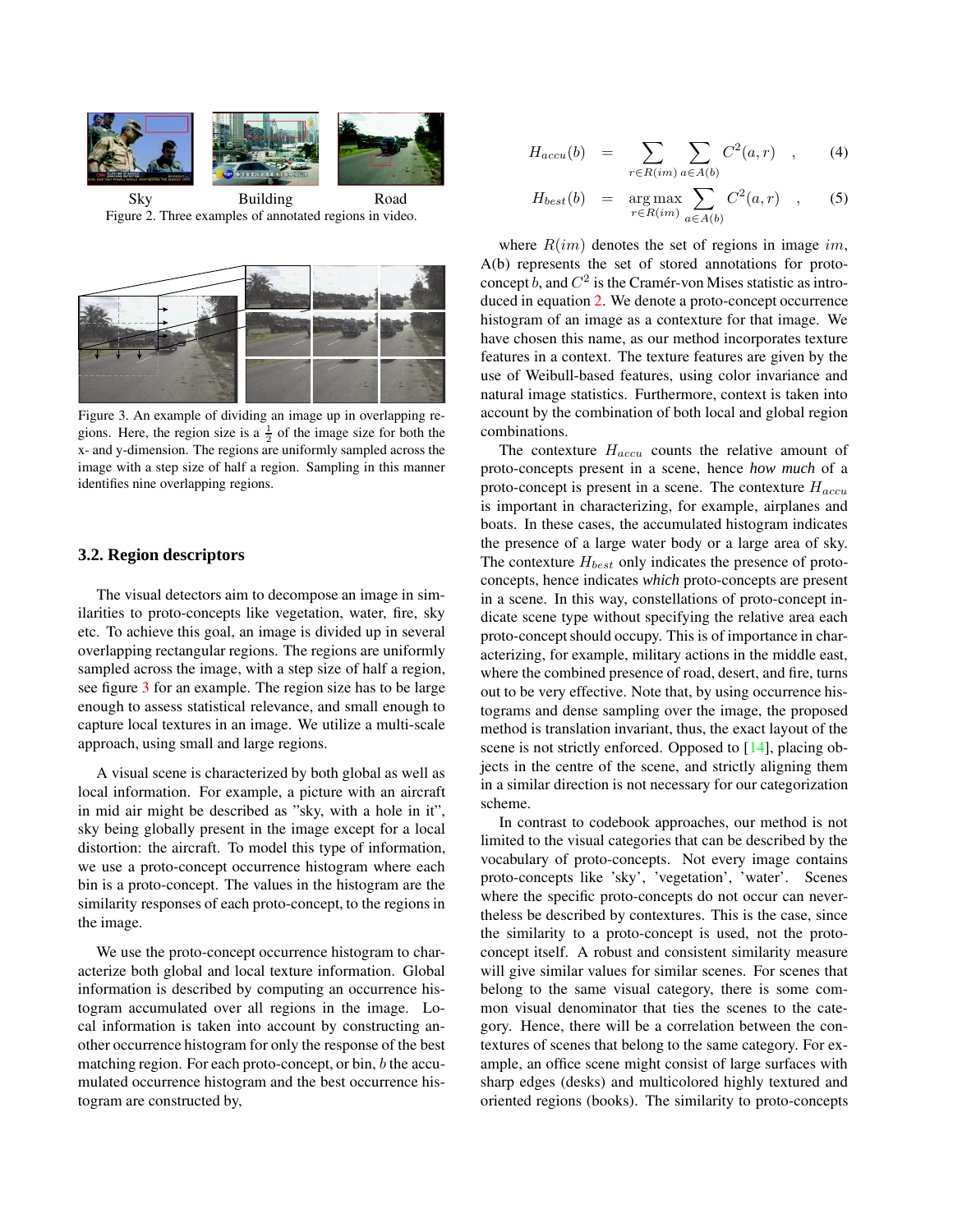<span id="page-4-2"></span>like 'sky' and 'vegetation' will not be high since none of the proto-concepts are present. However, the responses of the proto-concepts will be the same for another office scene, because this new scene will consist of similar regions. Thus, a scene can be expressed in a degree of similarity to a vocabulary of proto-concepts, without containing any of the proto-concepts.

Learning of scene categories is approached by default machine learning techniques. The contextures are extracted from example images, human labeled to belong to a given category, and subsequently fed into a support vector machine (SVM) with a radial basis function for scene category learning.

## <span id="page-4-0"></span>**4. Experiments**

Contextures can be computed for different parameter settings. Specifically, we calculate the contextures at scales  $\sigma = 1$  and  $\sigma = 3$  of the Gaussian filter. Furthermore, we use two different region sizes, with ratios of  $\frac{1}{2}$  and  $\frac{1}{6}$  of the x-dimension and y-dimensions of the image. The combination of all these parameters yields a single vector, which is used for scene classification.

#### **4.1. TRECVID video benchmark**

The TRECVID video benchmark 2005 [\[13\]](#page-7-17) provides nearly 170 hours of news video (English: CNN, NBC, MSNBC; Chinese: CCTV4, NTDTV; Arabic: LBC). The goal is to retrieve shots from this collection, which are relevant to a predefined topic. The National Institute of Standards and Technology (NIST) provides the video collection to all participants, and scores the returned rankings by human evaluation.

Video retrieval is evaluated by the relevance of a shot, while contextures are based on one image. To generalize our approach to shot level, we extract 1 frame per second out of the video, and then aggregate the frames that belong to the same shot. We use two ways to aggregate frames: 1) average the contexture responses for all extracted frames in a shot and 2) keep the maximum response of all frames in a shot. This aggregation strategy accounts for information about the whole shots, and information about accidental frames, which might occur with high camera motion. However, since we do not use keyframes, we lose information about exactly identical shots, like commercials.

We learned 50 categories on the video data, shown in figure [4.](#page-4-1) The results provided here gives an impression of the quality of visual only detection by using our method of scene categorization, compared to state-of-the-art video retrieval. For all 50 visual concepts we extracted from the video, 10 categories are evaluated by NIST. In figure [5](#page-5-0) we provide the average precision for these 10 categories for our method against the best and the median result for all 33

Cross Validation Performance on TRECVID 2005



<span id="page-4-1"></span>Figure 4. Performance measured in average precision of 50 visualonly detectors on TRECVID data. The score was computed by three fold cross-validation.

other participants. We do not get the best results however obtain competitive results to all participants.

Overall, the proposed scene categorization turns out to work effectively for 1) scenes where spatial context is uniform, like individual sports (soccer, tennis, basketball, football), 2) typical studio settings (anchor, face, spitscreen), and 3) well constrained environments (e.g., "chairs" and "tables" coincides with interview settings or political items in news). Performance for combinations of these categories are not well learned from examples alone (see e.g. sports), and need a higher level aggregation step. Furthermore, natural scene categories are well represented by the proposed scheme, for example mountains, waterbody, vegetation, smoke. Visual inspection shows that the scene categorization is well able to generalize learned concepts to an unseen test set. Note that for the 10 evaluated concepts, TRECVID results for at least 3 concepts (waterbody, cars, mountains) are dominated by commercials (identical copy detection), for which we did not make an additional effort.

#### **4.2. Caltech 101 object Categories**

In the previous section we gave an impression of our scene categorization on a large collection of video data. From the training set of the TREC video collection, the proto-concept annotations have been extracted. Hence, the proto-concepts are tuned to the type of data (compression, quality), and possibly include domain specific information. An important research question is if the learned similarity histograms of proto-concepts, at the heart of our method, easy generalize to other domains and image qualities. Here, we compare performance on a standard collection of webimages: the Caltech 101 object categories.

In figure [6,](#page-5-1) we compare classification performance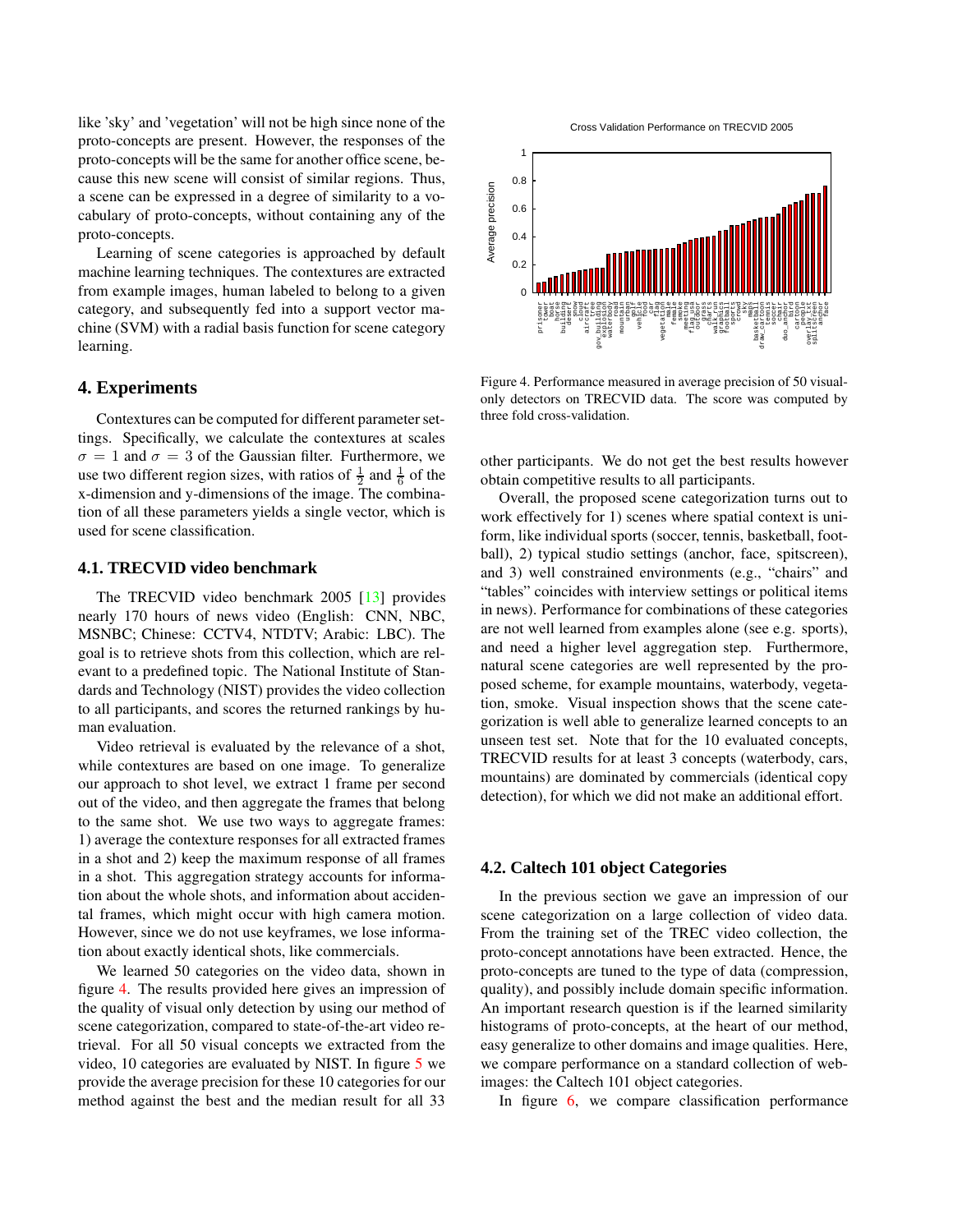<span id="page-5-2"></span>

<span id="page-5-1"></span>Figure 6. Performance histogram on the Caltech 101 object dataset, for different numbers of training examples: (left) one class vs. background class and (right) one class versus all other classes.



<span id="page-5-0"></span>Figure 5. Best, median and our average precision scores for the 10 concepts on hold-out data, evaluated by NIST.

against Serre et al. [\[16\]](#page-7-18). For recognition of each single categories against a background class of Google images, (one vs background), performance is not as good as by Serre et al. This can be explained by the fact that the Caltech collection contains several manipulation artifacts, in that objects have been centered and orientation has been normalized within each category. Furthermore, several computer graphics and cartoons are included in object categories, and, more important, convey a large portion of the background class. Hence, our natural image statistics based description is not too adequate here. However, a perfect classification of foreground-background gives no indication of performance if an unknown scene has to be classified. You can have perfect one-vs-background, and at the same time being poor in separating all 101 classes. We expect our method to perform better under one-against-all since in that case the number of cartoon images becomes less dominant.

Our performance on multiclass classification for 15 training samples is 33.2% correct classification, and for 30 training samples 42.3% correct classification (chance 1/101 is below  $1\%$ ). Compared to the paper by Fei Fei et al. [\[3\]](#page-7-0), who reach 16% correct classification for 15 examples. Serre et al. [\[16\]](#page-7-18) has 35% for 15 examples, and 42% for 30 examples, comparable to our results. Holub et al. [\[9\]](#page-7-19) obtain 40% classification accuracy for 20 training examples. Berg et al. [\[1\]](#page-7-20) reach best performance of 45% with 15 examples.

Note that we obtain a similar performance as the methods cited above, with a limited feature set derived from only 12 Gaussian derivative filters. Hence, our method generalizes generalizes beyond the original domain of video to web images.

#### **4.3. Corel vs. ArtExplosion**

To further evaluate the robustness of our approach, we applied scene categorization on a photo stock. In this experiment, we investigate if scene categories learned from one collection can be applied to a different collection. Note that, from a machine learning perspective, this is a more challenging task then obtaining a training and test set by subdividing a homogeneous collection. We use the Corel and ArtExplosion commercially available photo stock, and take the intersection in categories between the two as dataset, see figure [7.](#page-6-1) Hence, we have 89 categories, on one side 16,499 Corel images, ranging from 99 to 700 examples per category; on the other side 62,072 ArtExplosion images ranging from 26 to 4,896 examples per category.

We learned the categories for the Corel collection and ArtExplosion collection separately, and applied the models learned from the one collection to retrieve the categories from the other collection, see figure [8](#page-6-2) and figure [9.](#page-6-3) Main result is that geographical locations (countries, cities) are not performing well: for 43 location concepts, there are 39 performing below 0.1 average precision. The remaining 4 locations are (average precision on cross validation between brackets): Italy (0.11); Yemen (0.12); Egypt (0.16);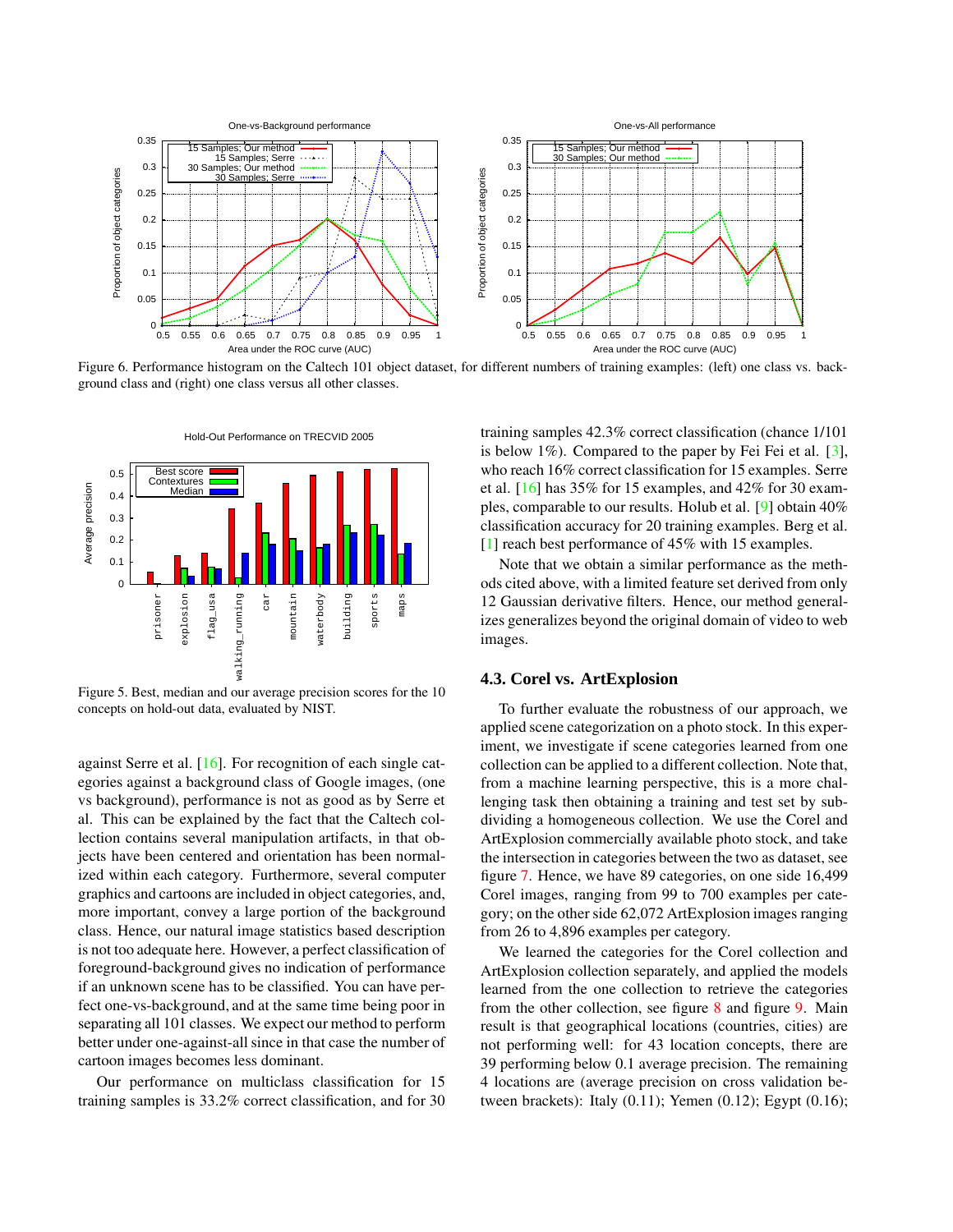Africa Agricltr (Architct Agricltr)(Agriculture) Alaska Architecture (Architl Architll ArctEuro ArctUrbn Arison Argentine Arizona Austrlia Aviation (Aviation WarPlane)(Aircraft Air\_Show) Ballet n Annon, Callicon1 Balloon2)(Balloons) Boats (Boats Nautical TallShip)(Nautical Boats & Ships)<br>Balloon (Balloon1 Balloon2)(Balloons) Boats (Boats Nautical TallShip)(Nautical Boats & Ships)<br>Car\_BGs)(Auto\_Racing Automobiles ar Turburgy, Electric<br>2 Car\_Perf Car\_Race<br>ycles) Castle (Cast<br>(Churches Relani Rek Castles)(Castles) China (China ChinaII)(China) Religion (Churches RelgnI RelgnII RelgnIII Colorado Sci-Tech<br>Colorado Sci-Tech<br>) Work (Work)(Po Nowmediate Control Costabrication Communication Communication Communication Communication Costa<br>Communication Costa\_Rica\_&\_Guatemala) Cuisine (Cuisine Cuisines Food Food1 Food2)(Food) CzechRep Continuity Computer Commissions Computer Computer Computer (New York Change and Sunsets Dawn RDsk Skies Skiesu<br>Desert (Desert Desertli)(Desert) Egypt (Egypt Egypt2)(Egypt<br>Change England Garden (Estate Plants Gardens FlwrBe Evrglade Fireworks (Europe Europe\_E Europe\_S Euro\_Scn)(Europe) (Firewrk1 FireWrk2)(Fireworks) Flags Florida Flower Forest France Golf Greece Hawii HongKong (Flower1 Flower2 FlowerI FlowerII)(Plants Flowers) (Forest Forests)(Trees\_&\_Plants Trees) (Hawii)(Hawaii Hawaii) Horses (Horses Rodeo)(Horse\_Sports) India (India\_II)(India) Interior (Interior)(Interiors) Italy Japan Japan Japan Japan Jewelry Kenya Korea Landmark<br>Landmrks)(Landmarks Cityscapes Real\_Estate) Ruins (Ruins Ruins1 Ruins2 Ruins3)(Ancie<br>LightHouse (LightHose)(Lighthouses) London MiddleEast (MileEast)(Mickide\_East) Mexic Mexicoor, Mexico (NwMexico)(New\_Mexico) NwZealnd (NwZealnd)(New\_Zealand) Oregon People Quebec **TREPLAN TRANSIST (Reple Teams)**<br>Recreation (Recreation) Road<br>Rock-Gem (Rock&Gem)(Rocks & Gems) Rock-Gem (Rock&Gem)(Rocks\_&\_Gems) RockForm (RockForm)(Rockscapes) Rural Russia San\_Fran (San\_Fran)(San\_Francisco) Scotland Sculpture (Sculpt Sculpt:<br>San\_Fran (San\_Fran)(San\_Francisco) Scotland Sculpture (Sculpt Sculpt<br>SculptII)(Statuary\_&\_Objects) Seasons (Seasons)(The\_Four\_Seasons) SE\_Asia (SE\_Asia Scotland Sculpture (Sculpt<br>
sons)(The\_Four\_Seasons) SE\_Asia (SE Starphilon Charles Controller (Scalemer (Controller Controller Controller Controller Controller Controller Space Science) Sport SubSea (SportsI SportsII)(Sports) (SubSea1 SubSea2 SubSea3 SubSeaII)(SubSea\_I Under\_the\_Sea) Thailand Train Transport (Train1 Train2 Train3)(Trains\_&\_Tracks Trains) (Trans1 TransII)(Transportation) Utah Vietnam (Vietnam)(Vietnam\_Voyage) Virginia Wash\_DC Waterscape (Wash\_DC)(Washington\_DC) (Waterfal WaterScn Waterway Waves)(Water Waterscapes) WetSport (WetSport Windsurf)(Water\_Sports) Winter (Winter)(Winterscapes) Yemen Zimbabwe Worship)(Religion Synagogue<u>s & C</u>hurches) Colorado Sci-Tech (Indstry Industry Sci&Tech<br>ComTech)(Science\_&\_Industry Industrial) Work (Work)(People\_at\_Work) CstaRica .<br>(CzechRep)(Czechoslovakia) Sunsets (Sunsets Dawn&Dsk SkiesI SkiesII)(Sunset\_&\_Sky Clouds\_&\_Sky)<br>Sunrise\_&\_Sunset) Desert (DesertI DesertII)(Desert) Egypt (Egypt1 Egypt2)<br>Egyptian\_Art\_&\_Architecture) England Japan (Japan Japan1 Japan2)(Japan) Jewelry Kenya Korea Landmark (Landmark<br>Landmrks)(Landmarks Cityscapes Real\_Estate) Ruins (Ruins Ruins1 Ruins2 Ruins3)(Ancient\_Ruins)<br>LightHouse (LightHse)(Lighthouses) London MiddleEast ( (Wateling/Wew\_Edenia) Cregor People<br>Signs (Rd\_Signs)(Universal\_Signs Signs (Road&Hwy)(Roads\_of\_the\_World Highways\_&\_Byways)<br>RockForm (RockForm)(Rockscapes) Rural Russia

<span id="page-6-1"></span>Figure 7. The 89 base concepts, with corresponding categories in Corel and Artexplosion. The main concept is followed by its constituent categories in brackets. The concepts in brackets are the corresponding categories in Corel and ArtExplosion, respectively.



<span id="page-6-2"></span>Figure 8. Performance measured in average precision on training and evaluation sets. The x-axis is the inter-set cross validation performance, where the y-axis displays the performance scored on the other set.

Utah (0.26). The relative high scores are explained by a large overlap in similar places photographed in both Corel and ArtExplosion. Hence, we draw the conclusion that geographical locations can only be categorized by learning and retrieving typical landmarks.

To evaluate categories which do perform well, we made a human judged ground truth of the top-100 results of the non-geographicallocations categories. The results are given in figure [10,](#page-7-21) and some examples are shown in figure [11.](#page-7-22) Note that in these 46 categories, still 11,000 Corel images and 50,465 ArtExplosion images are available. For the top 100 results the Corel models evaluated on ArtExplosion score on average better than the ArtExplosion models



<span id="page-6-3"></span>Figure 9. Performance of models evaluated on different sets.

evaluated on Corel. On average, the Corel on ArtExplosion measured with strict category membership has 21% correct, while manually counting the output of the methods shows it has 33% correct. Conversely, the ArtExplosion evaluated on Corel, with strict categories has 17% correct, and with manual counting of the output shows 24% correct. Categories that are consistently well performing are: architecture, people, wetsport, waterscape, mountain, subsea, flags, balloon, signs, boats, forest, aviation, fireworks, flower, and sunset. Note that building, water, flag, sky, vegetation are proto-concepts learned from the TRECVID video collection. These concepts appear to be transposed to the stock photo collection, increasing performance for related categories.

## <span id="page-6-0"></span>**5. Conclusions**

In this paper we have presented scene category classification by learning the occurrence of proto-concepts in images. We compactly represent these proto-concepts by using color invariance and natural image statistics properties. By exploiting similarity responses as opposed to strict selection of a codebook vocabulary, we have been able to generalize these proto-concepts to be applicable in general image collections. We have demonstrated the applicability of our approach in a) learning 50 scene categories from a large collection of news video data; b) a collection of 101 categories of web images; and c) two large collections of photo-stock images, comprising 89 categories, where categories are learned from one and categorized from the other.

In conclusion, we have provided an effective scheme for scene categorization. An important contribution is scalability, showing that the proposed scheme is effective in capturing visual characteristics for a large class of concepts, over a wide variety of image sets. Where specific methods may have better performance for specific datasets, we have shown a method which is neither tuned nor optimized